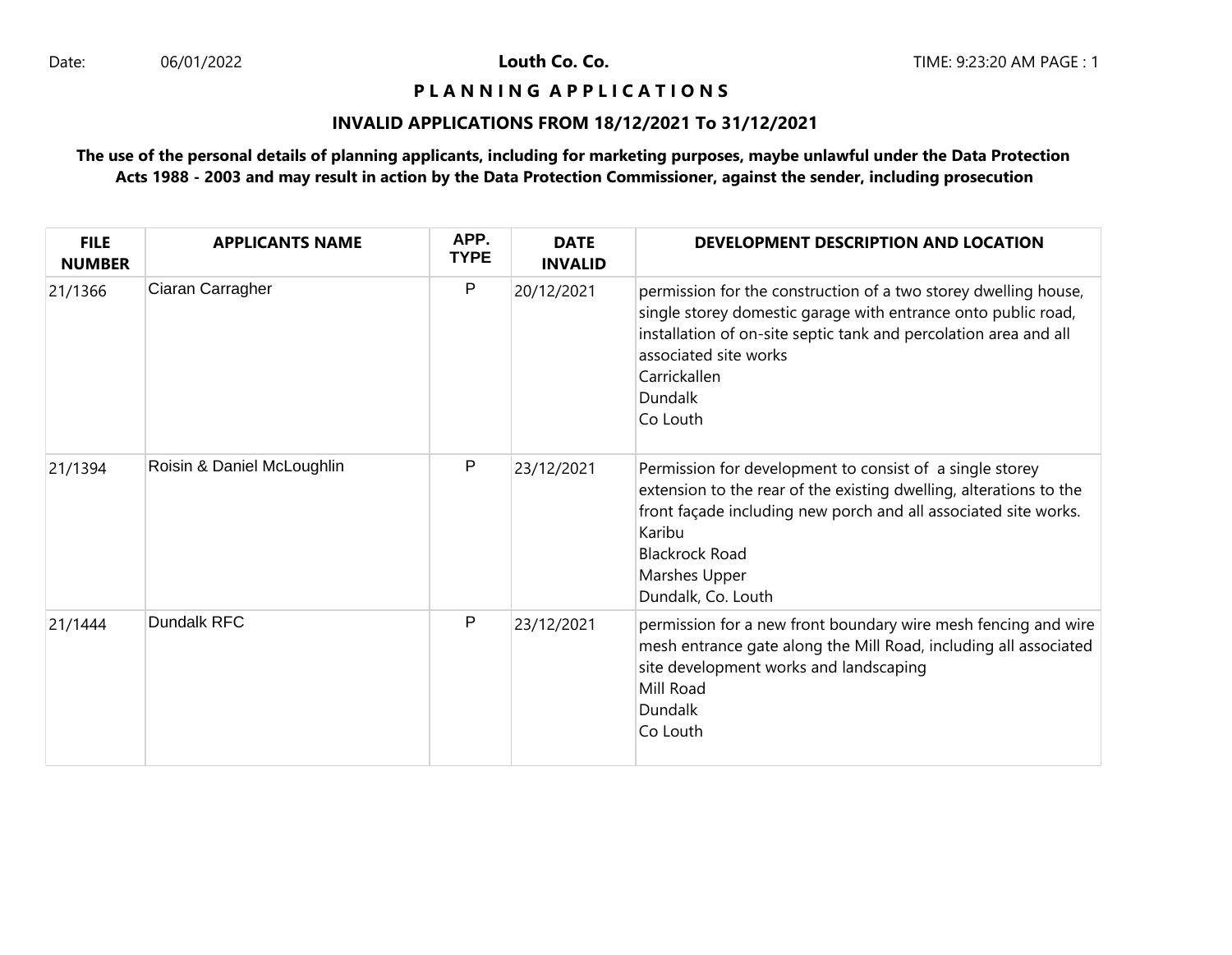Louth Co. Co.

#### **P L A N N I N G A P P L I C A T I O N S**

# **INVALID APPLICATIONS FROM 18/12/2021 To 31/12/2021**

# **The use of the personal details of planning applicants, including for marketing purposes, maybe unlawful under the Data Protection Acts 1988 - 2003 and may result in action by the Data Protection Commissioner, against the sender, including prosecution**

| <b>FILE</b><br><b>NUMBER</b> | <b>APPLICANTS NAME</b>  | APP.<br><b>TYPE</b> | <b>DATE</b><br><b>INVALID</b> | DEVELOPMENT DESCRIPTION AND LOCATION                                                                                                                                                                                                                                                                                                                                                                                                                                                                                                                                                                                                                                                                |
|------------------------------|-------------------------|---------------------|-------------------------------|-----------------------------------------------------------------------------------------------------------------------------------------------------------------------------------------------------------------------------------------------------------------------------------------------------------------------------------------------------------------------------------------------------------------------------------------------------------------------------------------------------------------------------------------------------------------------------------------------------------------------------------------------------------------------------------------------------|
| 21/1453                      | Sonas Limited           | $\mathsf{C}$        | 23/12/2021                    | permission consequent on the grant of outline permission (Ref.<br>No. 17/363) - the revised development will consist of<br>amendments to the previously approved ground floor of<br>Apartment Block E2, which involves the omission of creche<br>facilities, replaced with 3 no. 2 bed OAP apartment units and<br>community centre facilities, including meeting room and<br>community rooms. Amendments to external elevations to align<br>upper floors with proposed ground floor alterations, proposed<br>refuse storage and all ancillary works including all site<br>development works, hard and soft landscaping and associated<br>boundary treatments<br>Demesne Road<br>Dundalk<br>Co Louth |
| 21/1456                      | Brian Larkin t/a Grunre | P                   | 20/12/2021                    | permission for erection of new commercial premises to house<br>the following: 1. mechanical repair workshop/forklift supply and<br>service and 2. office accommodation to first floor. 3. Connection<br>to existing foul sewer and all associated site works<br>Greenore<br>Co Louth                                                                                                                                                                                                                                                                                                                                                                                                                |